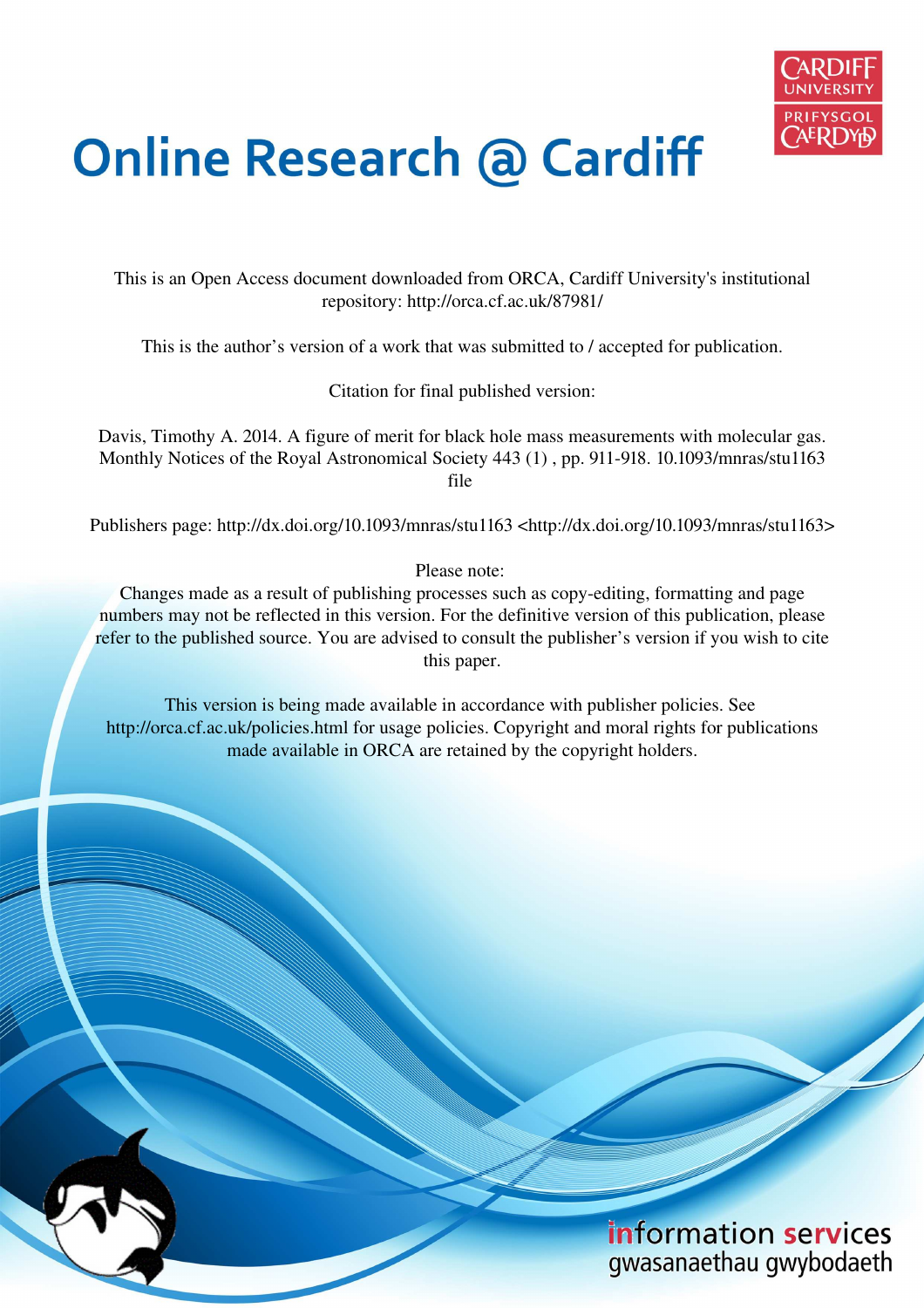# A figure of merit for black hole mass measurements with molecular gas

Timothy A. Davis<sup>1\*</sup>

<sup>1</sup> European Southern Observatory, Karl-Schwarzschild-Str. 2, 85748 Garching, Germany

Accepted 2014 June 09. Received 2014 June 09; in original form 2014 March 31

# **ABSTRACT**

In this work we discuss the technique of using molecular gas kinematics (or the kinematics of any dynamically cold tracer) to estimate black hole masses. We present a figure of merit that will be useful in defining future observational campaigns, and discuss its implications. We show that, in principle, one can estimate black-hole masses using data that only resolve scales  $\approx$  2 times the formal black hole sphere of influence, and confirm this by reanalysing lower resolution observations of the molecular gas around the black hole in NGC 4526. We go on to discuss the effect that angular resolution, velocity resolution and the depth of the galaxies potential have on the ability to estimate black hole masses, and conclude by discussing prospects for the future. Once ALMA is fully operational, we find that over  $10^5$  local galaxies with massive black holes will be observable, and that given sufficient surface brightness sensitivity one could measure the mass of a  $\geq 4 \times 10^8$  M<sub>☉</sub> black hole at any redshift.

Key words: black hole physics – methods: observational – ISM: kinematics and dynamics – galaxies: nuclei

#### 1 INTRODUCTION

Over the last twenty years it has become clear that almost all galaxies possess a supermassive massive black hole (SMBH) at their centre. Despite being many thousands of times less massive than the galaxies they live in, and a billion times smaller in size, we now believe that these black holes have major effects on their host systems.

The empirical relations that have been discovered between galaxy properties and black hole masses (e.g. Magorrian et al. 1998; Gebhardt et al. 2000; Ferrarese & Merritt 2000; Merritt & Ferrarese 2001; Graham et al. 2001; Marconi  $&$  Hunt 2003; Gültekin et al. 2009), suggest that galaxies and black-holes may co-evolve in a self-regulating manner (e.g. Silk & Rees 1998; King 2003).

SMBH demographics also reveal that different galaxy types have different evolutionary histories. For instance, black-hole masses may not correlate with the properties of galactic disks (that are thought to mainly grow through secular processes), but correlate strongly with the properties of bulges (Kormendy & Ho 2013). Spiral galaxies, that on average have a quieter formation history, also seem to have smaller black-holes than early-type systems even for the same bulge velocity dispersion (McConnell & Ma 2013).

Obtaining accurately measured black hole masses is thus

a powerful way to probe the processes involved in galaxy evolution. Such observations are challenging, however, requiring high angular resolution observations with reasonable spectral resolution. Three main methods have been used to date to directly measure black-hole masses: observations of stellar kinematics (mainly in early-type galaxies; e.g. Dressler & Richstone 1988; Kormendy 1988; Gebhardt et al. 2003), ionised-gas kinematics (in spiral and some early-type galaxies; e.g. Ferrarese, Ford & Jaffe 1996; Sarzi et al. 2001; Barth et al. 2001; Ho et al. 2002) and the kinematics of nuclear masers (in rare objects that have suitable central masing disks; e.g. Miyoshi et al. 1995; Greenhill, Moran & Herrnstein 1997; Moran, Greenhill & Herrnstein 1999; Lo 2005).

Recently, Davis et al. (2013b, hereafter D13) introduced a new tracer which can be used to estimate black hole masses; using millimetre interferometry to resolve the kinematics of molecular clouds in the centre of the lenticular galaxy NGC 4526. This galaxy lies at 16.5 Mpc, has an inclination of 79◦ and was found to have a SMBH mass of  $\approx$ 4×10<sup>8</sup> M<sub>☉</sub>. As highlighted in D13, molecular gas as a tracer has various useful quantities; in principle it is possible in any galaxy type, and the high angular resolutions achievable by new (sub)-millimetre interferometers (e.g. the Atacama Large Millimetre/submillimetre Array; ALMA) mean it may be possible to probe larger volumes of the universe than ever before.

In this paper we consider the strengths and weaknesses

<sup>⋆</sup> E-mail:tdavis@eso.org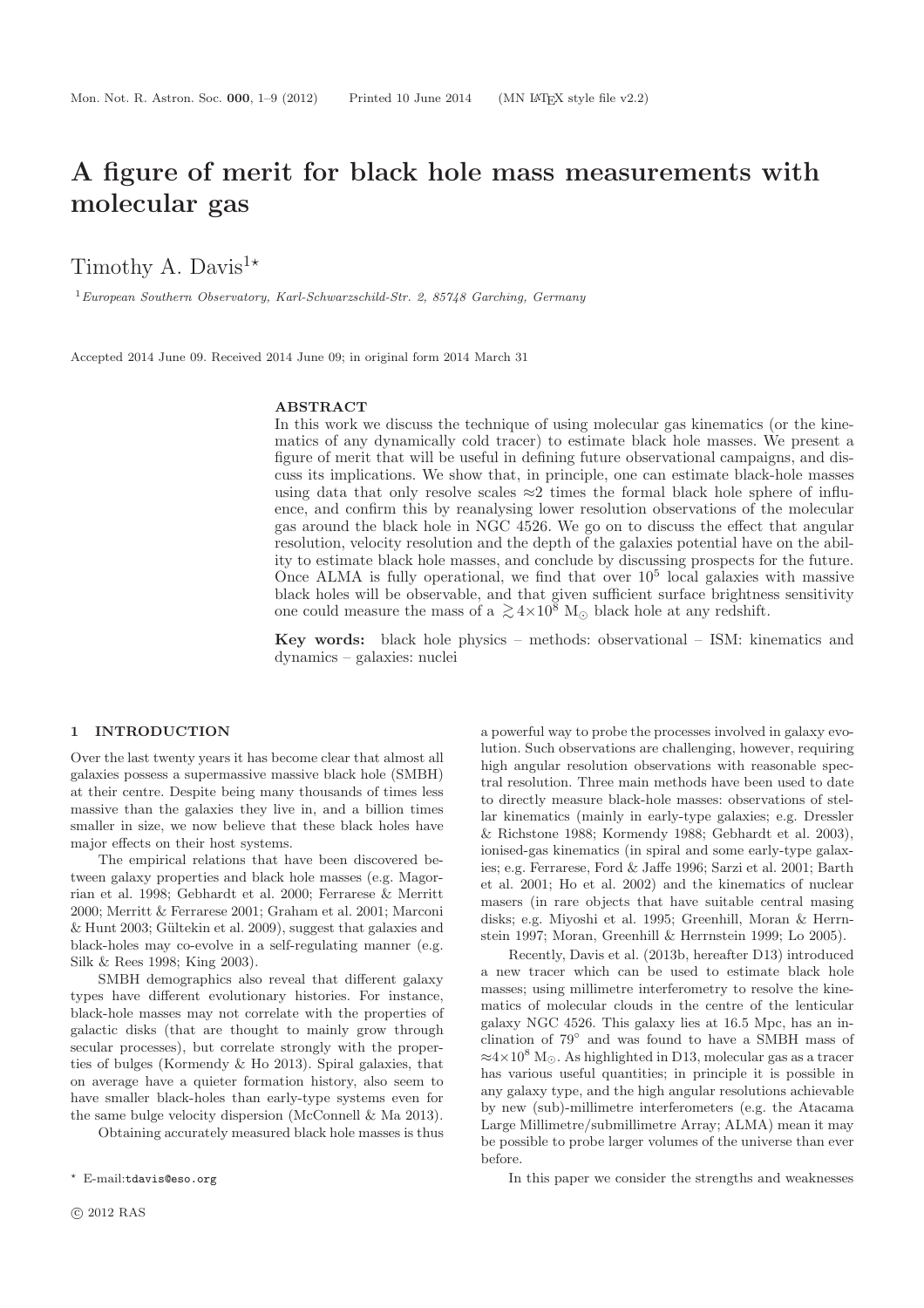of using molecular gas kinematics to estimate black hole masses, and introduce a figure of merit that should be useful when planning future observational campaigns. We briefly describe the method, deriving this figure of merit in Section 2.1, and go on to highlight its possible applications using observational data in Section 3. We then conclude and reflect on future prospects in Sections 4 and 5. Throughout this work we use the the  $M_{\text{BH}}-\sigma_*$  relations of McConnell & Ma (2013), and a cosmology where  $\Omega_m=0.3$ ,  $\Omega_{\lambda}=0.7$  and  $H_0=71$  $km s<sup>-1</sup>Mpc<sup>-1</sup>$ , unless otherwise stated.

#### 2 TECHNIQUE AND FIGURE OF MERIT

The procedure by which one can use molecular gas to estimate SMBH masses builds on the established method used in ionised gas measurements. Observations of the Keplerian kinematics of a molecular disk are used estimate the total (luminous plus dark) gravitational potential of the target object. A de-projected mass model of the galaxy in question (usually constructed from high resolution near-infrared imaging) is then used to estimate the kinematic signal expected from just the luminous stellar mass of the bulge regions. The stellar mass-to-light ratio  $(M/L)$  can be fitted as a free parameter using this molecular gas data, or constrained through other kinematic or stellar population studies at larger radii. In the absence of very strange dark-matter profiles, the kinematic effect of the dark matter halo varies smoothly in the inner parts of galaxies, and is thus usually thought to be included with this fitted M/L term.

In galaxies where the molecular gas density in the inner parts is an important contribution to the total mass density, the high resolution gas image also obtained from the interferometer can be used to include its contribution to the potential (e.g. Alatalo et al. 2011). This correction for the potential of the molecular material was not done in D13, as the total molecular mass within the inner 80pc is only  $≈2×10<sup>6</sup> M<sub>⊙</sub>$ , at least two orders of magnitude smaller than the stellar mass in the same region. When generalising this technique to more gas rich galaxies, however, such a correction may be important.

Once a suitable mass model has been created, forward modelling is used to predict the observed kinematics expected given the luminous matter alone. The difference between the kinematics from the luminous mass model and the observed kinematics from the molecular disk can then be estimated. If a significant difference is found, additional models can be created including the mass of a central dark object, and these can then be fitted to the data to determine a best fit SMBH mass.

#### 2.1 Figure of Merit

In order to detect the kinematic signature of a SMBH using molecular gas as your tracer, one must observe molecular emission at higher velocities than predicted from the potential of the luminous mass alone. Let us define  $v_{gal}(r)$  as the speed a test particle (i.e. a molecular cloud) would have in a circular orbit in the equatorial plane of an edge on galaxy at radius  $r$ , given the potential of the luminous mass alone (see Sections 3.2 and 4 for a further discussion on the importance of accurately determining this quantity). We here only consider the case of dynamically cold gas in a flat disk (or ring) rotating at the circular velocity. In cases where the gas is not dynamically cold, warped, or inflowing/outflowing this analysis is not formally valid (we discuss these cases further below).

We then define  $v_{obs}(r)$  as the observed velocity of a given gas parcel at a radius  $r$ , including the effect of a SMBH. To claim a detection of the SMBH signal at confidence level  $\alpha$ (i.e.  $\alpha=3$  is a  $3\sigma$  detection at radius r), the projected velocity difference at this radius  $r$  (usually defined as the closest resolvable distance to the centre of the galaxy of interest, that is determined by the beamsize of the telescope) must be at least  $\alpha$  times larger than the associated error  $(\delta v)$  in both the observational quantities and the modelling. If the galaxy is seen at an inclination to our line of sight  $i$ , then

$$
v_{\text{obs}}|_{r} - v_{\text{gal}}|_{r} \sin i > \alpha \, \delta v. \tag{1}
$$

Assuming the gas is on purely circular orbits in a flat disk that shares the same inclination  $(i)$  as the galaxy, then

$$
v_{\text{obs}}(r) = \sqrt{\left[v_{\text{gal}}(r)^2 - \phi_{\text{BH}}(r)\right]} \sin i,\tag{2}
$$

where  $\phi_{\text{BH}}$  is the gravitational potential of the SMBH  $\left(\frac{-GM_{\rm BH}}{r}\right)$ , with G being the gravitational constant, and  $M_{\rm BH}$ being the black hole mass. Substituting this into Equation 1 we obtain

$$
\sqrt{v_{\rm gal}(r)^2 - \phi_{\rm BH}(R)} - v_{\rm gal}(r) > \frac{\alpha \,\delta v}{\sin i}.\tag{3}
$$

Through a simple rearrangement, this becomes the basic equation for our figure of merit  $(\Gamma_{\text{FOM}})$ 

$$
\Gamma_{\text{FOM}} = \frac{\sqrt{[v_{\text{gal}}(r)^2 - \phi_{\text{BH}}(r)]} - v_{\text{gal}}(r)}{\alpha \,\delta v} \sin i,\tag{4}
$$

which is equal to one for a detection of the SMBH signature at a confidence level  $\alpha$ .

Assuming that the point at which one wishes to estimate the black hole mass is the closest resolvable distance from the centre (in the limit of very good sampling of the spatial PSF) then one can further redefine that in parsecs  $r=4.84\theta D$ where  $\theta$  is the telescope beam size in arcseconds and D is the distance to the galaxy in megaparsecs (the factor 4.84 comes from the definition of a parsec).

Several useful formulae follow directly from the above definition of the figure of merit (Equation 4), and are presented in Section 2.3 for the readers convenience.

# 2.2 Error terms

The exact form of the error term  $\delta y$  in the above figure of merit (Equation 4) depends on the individual situation. Several error terms are almost always present, but more may be required in specific cases.

The first error term that must be included for radio interferometer data is that induced by the channellisation of the data  $(\delta v|_{\text{chan}})$ . For a dynamically cold tracer like molecular gas, the intrinsic line width of 5-10 km s<sup>-1</sup>(caused by the combination of inter-cloud velocity dispersion with the small thermal line width of individual molecular clouds) is usually smaller than the channel width. In this limit one is unable to tell the true velocity of a parcel of gas to better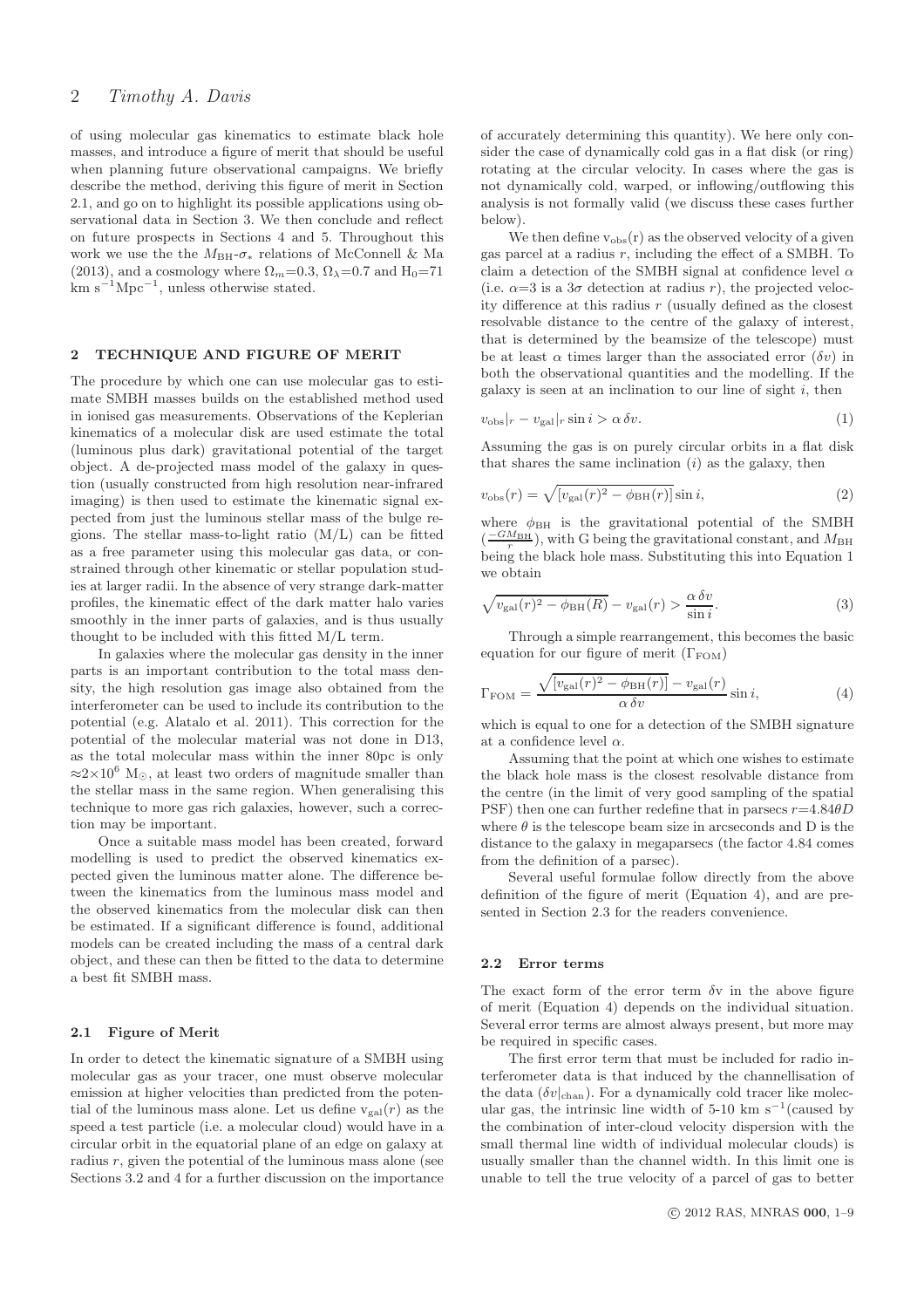than half the channel width. If the model data and the real data have been treated in the same way then:

$$
\delta v|_{\text{chan}} = \sqrt{2\left(\frac{\text{CW}}{2}\right)^2} = \sqrt{0.5} \text{CW}
$$
 (5)

If the line width is instead well sampled then one can determine the velocity centroid of the emission line more accurately, and this term becomes a function of both the channel width and the signal-to-noise ratio.

In addition the velocity estimated from a model of the luminous matter in the system is likely to have an associated error  $(\delta V_{\text{gal}})$ . The accuracy of your mass model is thus key in order to obtain an accurate estimate of a SMBH mass. In individual situations one may also want to add error terms taking into account observational error on the derived inclinations, deviations from circular motions (e.g. inflow, outflow, the presence of spiral structure), etc. All these error terms should be added in quadrature:

$$
\delta v|_{\text{tot}} = \sqrt{0.5(\text{CW})^2 + \delta v|_{\text{gal}}^2 + \dots} \tag{6}
$$

We shall assume that only channellisation and mass model errors are important in what follows, but caution that other error terms may be needed in more general cases.

# 2.3 Useful formulae

In this section we present useful formulae that follow from the definition of the figure of merit (Equation 4). Firstly, the smallest black hole one can reliably detect (i.e.  $\Gamma_{\text{FOM}}=1$ ) at confidence  $\alpha$ , at a distance D, with a resolution of r parsecs, and in an object with an inclination  $i$  and a circular velocity caused by luminous matter of  $v_{gal}$  (at position r) is

$$
M_{\rm BH}|_{\rm min} = \frac{r\alpha \,\delta v}{G} \left(\frac{\alpha \,\delta v}{\sin^2 i} + \frac{2v_{\rm gal}}{\sin i}\right). \tag{7}
$$

The furthest away one can detect a black hole with mass  $M_{\rm BH}$  at a confidence  $\alpha$ , with a beam of  $\theta$  arcseconds, with a circular velocity caused by luminous matter of  $V_{gal}(\theta)$  is

$$
D|_{\text{max}} = \frac{GM_{\text{BH}}}{4.84\theta\alpha \,\delta v \left(\alpha \,\delta v \sin^{-2} i + 2v_{\text{gal}} \sin^{-1} i\right)},\tag{8}
$$

and equivalently the angular resolution (in parsecs) that is required to detect a black hole with mass  $M_{BH}$  at a confidence  $\alpha$  in an object with a circular velocity caused by luminous matter of  $V_{gal}(\theta)$  is

$$
r|_{\text{max}} = \frac{GM_{\text{BH}}}{\alpha \,\delta v \left(\alpha \,\delta v \sin^{-2} i + 2v_{\text{gal}}(r) \sin^{-1} i\right)}.
$$
\n(9)

It should be remembered here that generally  $v_{\text{gal}}$  is a function of  $r$  and so this quantity may be best estimated by evaluating  $\Gamma_{\text{FOM}}$  as a function of radius, and determining where  $\Gamma_{\text{FOM}}=1$ .

Less usefully one can also estimate the maximum circular velocity caused by luminous matter possible in a galaxy to still allow a detection of an SMBH signature (with symbols as defined before):

$$
v_{\text{gal}}|_{\text{max}} = 0.5 \left[ \left( \frac{-\phi(r)\sin i}{\alpha \,\delta v} \right) - \left( \frac{\alpha \,\delta v}{\sin i} \right) \right]. \tag{10}
$$

By substituting in Equation 6 into Equation 4 it is also possible to show that that the maximum channel width to

c 2012 RAS, MNRAS 000, 1–9

detect a SMBH with mass  $M_{\text{BH}}$  at a confidence  $\alpha$  (with symbols as previously defined) is

$$
CW|_{\max} = \sqrt{2\left[ \left( v_{\rm gal}^2 - \phi(r) - v_{\rm gal} \right)^{0.5} \frac{\sin i}{\alpha} \right]^2 - 2dv|_{\rm errs}^2}, \tag{11}
$$

where  $dV|_{errs}^2$  is the quadratic sum of all the error terms excluding the channel width (as shown in Equation 6).

# 3 APPLICATIONS

#### 3.1 Modifications to the sphere of influence criteria

The size of the region in which the gravitational potential of a SMBH dominates the gravitational potential of the host galaxy is called the sphere of influence (SOI). It is possible in some cases to estimate black-hole masses outside the formal SOI using ionised gas and stellar methods (e.g. Gebhardt et al. 2003; Wold et al. 2006; Cappellari et al. 2010), however this criteria is often used in practise to roughly determine which SMBHs are observable (e.g. Ferrarese & Ford 2005). The SOI is usually calculated as

$$
r_{\text{SOI}} = \frac{GM_{\text{BH}}}{\sigma_*^2},\tag{12}
$$

where  $\sigma_*$  is the stellar velocity dispersion, and the other symbols are as defined above. A different formalism is also occasionally used, where the sphere of influence is defined as the region enclosing a total mass twice that of the SMBH mass (i.e.  $M(r < r<sub>SOLm</sub>) = 2M<sub>BH</sub>$ ). These two sphere of influence definitions are equal in the case of an isothermal sphere, but differ in real objects. It has been claimed that the application of these formulae to determine which galaxies are likely to have measurable black-holes could lead to biases in the derived SMBH-galaxy relations (e.g. Batcheldor 2010), and so any technique that could push below this limit would be useful.

Equation 9 suggests that the enhancement of the circular velocity due to the black-hole is measurable further out than the classical SOI criteria would indicate. Thus we argue that classical SOI criteria needs to be modified when one is dealing with molecular gas measurements, or indeed any technique where the majority of the signal is seen in velocity rather than velocity dispersion (see Merritt 2013 for a similar discussion). We are clearly in such a velocity dominated regime here. For instance, taking the case of NGC 4526, the gas velocity dispersion  $(\sigma_g)$  is consistent with being less than 10 km s<sup>−</sup><sup>1</sup> throughout the molecular disk, while the velocity gradient across a single interferometer beam element can be as high as  $240 \text{ km s}^{-1}$ . As the generic signature one requires to detect an SMBH is a cusp in  $v_{\text{obs}}^2 + \sigma_{\text{g}}^2$  (e.g. Merritt 2013), it is clear that for molecular gas the velocity component dwarfs the contribution from the gas velocity dispersion.

In order to demonstrate the typical difference between  $r_{\text{SOI}}$  from Equation 12 and  $\theta|_{\text{max}}$  from Equation 9 we retrieved velocity dispersions, inclinations, distances and circular velocity profiles for every galaxy in the ATLAS<sup>3D</sup> survey (Cappellari et al. 2011). Using the early-type galaxy  $M_{BH}$ σ correlation of McConnell & Ma (2013) we estimate the black-hole mass of each object, and thus its SOI. We then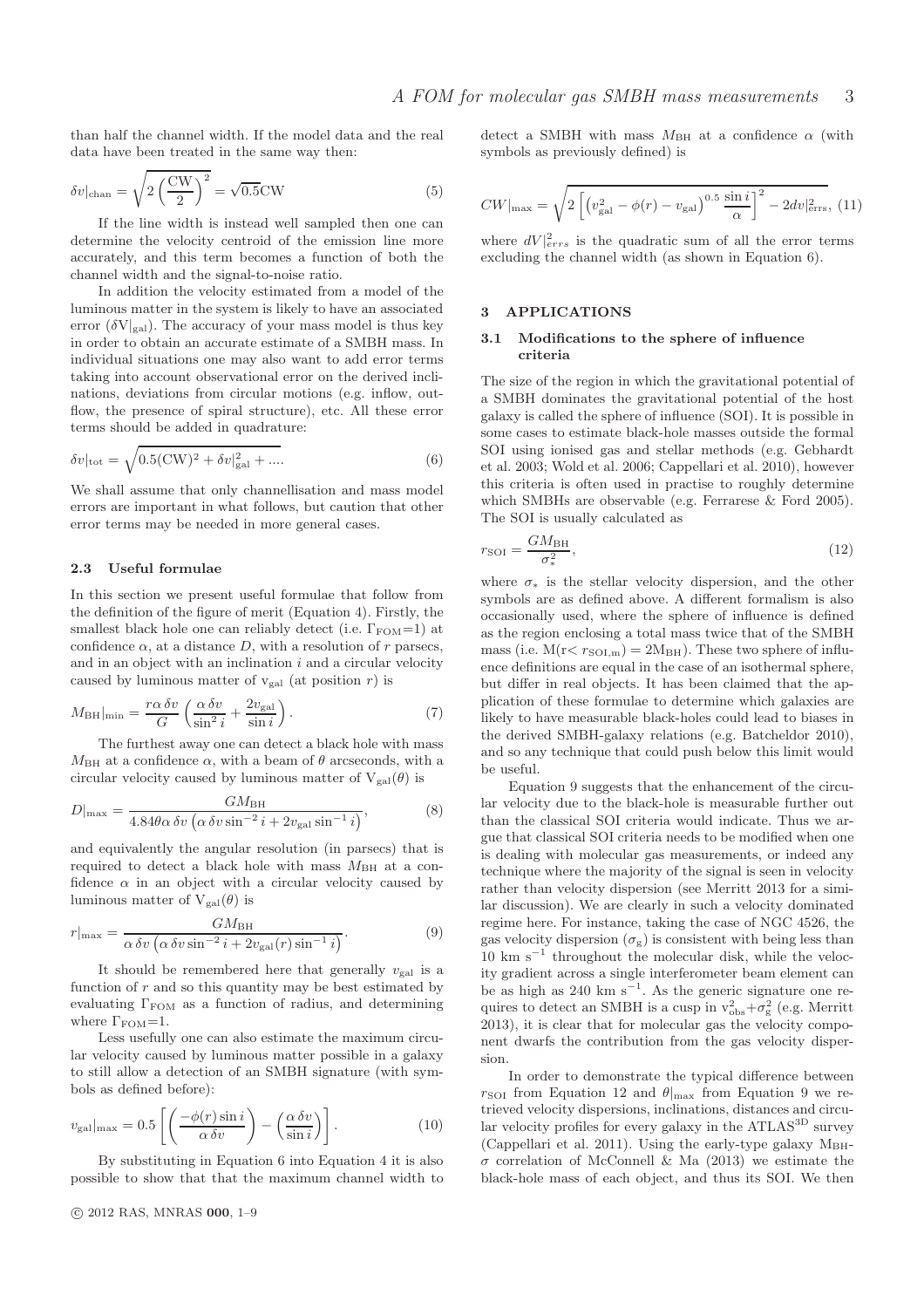

Figure 1. Sphere of influence (derived with Equation 12) for all the early-type galaxies from the ATLAS3D survey, plotted against  $r|_{\text{max}}$  (the size of the region in which you can detect the expected SMBH at  $\alpha=5$  using molecular gas) as defined using our figure of merit. Overplotted in black is the best-fit line, as specified in the text.

also calculated  $r|_{\text{max}}$  (see Equation 9, as the location where our figure of merit suggests that the enhancement in the circular velocity would be 5× our velocity errors (i.e. where  $\Gamma_{\text{FOM}}(\alpha=5)$  is equal to one). We plot  $r_{\text{SOI}}$  against  $r|_{\text{max}}$  in Figure 1 for each of the ATLAS<sup>3D</sup> galaxies (black points).

There is a correlation between these two measures (as is to be expected give that they both are a measure of the gravitational effect of the same mass SMBH in the same potential), but on average  $r|_{\text{max}}$  is  $\approx 2$  times larger than  $r_{\text{SOI}}$ . We used a simple least-squares linear regression to determine a best fit relation between these quantities, finding  $r|_{\text{max}}$  $= 1.94 \pm 0.07 R_{\text{SOI}}^{1.02 \pm 0.02}$  (as shown by the black line in Figure 1). The scatter around this relation is 0.15 dex for our sample galaxies. As shown in Figure 2.4 in Merritt (2013), the area enclosing twice the mass of the SMBH  $(R_{\text{SOI},m})$  is approximately  $2R_{\text{SOI}}$  for the typical de Vaucouleurs (1948) density profile of early-type galaxies, providing a physical explanation for the size of the observed effect. However, our estimation here takes into account the possible sources of error, and thus for different error terms and desired confidence levels (i.e.  $\alpha \neq 5$ ), the magnitude of this factor will change.

Our analysis above suggests one can estimate black-hole masses with a resolution  $\approx$ 2 lower than required to satisfy the classical sphere of influence criteria. This clearly has significant implications for the number of accessible black-holes in the local universe (we go on to discuss these prospects further in Section 4). In the next section we test the validity of this analysis, using the black hole in NGC 4526 as a test case.

## 3.1.1 The SMBH in NGC 4526

In order to validate our numerical prediction (made in Section 3.1 above) that it is possible to detect an SMBH using molecular gas as a tracer to good significance even outside the formal SOI of  $0.^{\prime\prime}25$  (D13) we here perform a test, attempting to detect the SMBH in NGC 4526 using the observational data from D13 re-imaged to yield different angular resolutions.

The CO(2-1) CARMA observations used in D13 had a beam of  $0.^{\prime\prime}27\times0.^{\prime\prime}17$  (giving an effective resolution of  $0.^{\prime\prime}25$ along the major axis), and a velocity resolution of 10 km s<sup>-1</sup>. The circular velocity caused by luminous matter of the galaxy at  $0.^{\prime\prime}25$  is  $\approx$ 150 km s<sup>-1</sup>, and the error on that quantity arising from the mass modelling is  $\approx 5$  km s<sup>-1</sup>. Thus using our figure of merit formalism, the dark object in the centre of NGC 4526 was detected at  $\approx$ 19 times the error level (i.e  $\Gamma_{\text{FOM}} = 18.46$  with  $\alpha = 1$ ). This suggests that indeed we should be able to detect the influence of the black hole out to larger radii. Using Equation 9 with  $\alpha=3$  our formalism suggests we should be able to detect the signature of the SMBH and measure its mass out to a radius of  $\approx 1^{\prime\prime}$ .

In order to test this, we re-imaged the calibrated visibilities, using different weighting and tapering schemes to produce datasets with resolutions of  $0.^{\prime\prime}41, 0.^{\prime\prime}48, 0.^{\prime\prime}83, 0.^{\prime\prime}96,$  $1\rlap.{''}21$  and  $1\rlap.{''}48$ . In addition we used the low resolution CO(1-0) BIMA data of Young, Bureau & Cappellari (2008) (resolution 5′′). We input this data to a new Markov Chain Monte Carlo (MCMC) code (KINMS\_MCMC) that couples to the KINematic Molecular Simulation (KinMS) routines<sup>1</sup> presented in Davis et al. (2013a), and allows us to fit the data and obtain the full bayesian posterior probability distribution for the fitted parameters. This code fits the entire data cube produced by the interferometer, rather than simply the position-velocity diagram (as was done in D13).

In the left panel of Figure 2 we used the same parameters (surface brightness profile, total flux, inclination, centre position, etc) as D13, and fit for the black-hole mass (that is given a flat prior in log-space, and allowed to vary between 0 and  $10^{10}$  M<sub>☉</sub>) and the mass-to-light ratio at I-band (that was given a flat prior in linear space, and allowed to vary between 1 and 4  $L_{\odot}/M_{\odot}$ ). The resulting best-fit blackhole masses (marginalised over the M/L) are then plotted as a function of resolution. We also show as a black line the  $\Gamma_{\text{FOM}}(\alpha = 1)$  profile, and shade the areas where  $\Gamma_{\text{FOM}}$  < 3 and  $\Gamma_{\text{FOM}}$  < 5. As clearly demonstrated in the left panel of Figure 2 we are able to estimate the SMBH mass in this galaxy at all resolutions  $\langle 1''$ . In the areas where  $\Gamma_{\text{FOM}} \langle 3 \rangle$ we are unable to detect signs of a SMBH (the error bars on these points should not be taken as limits on the parameters, as when parameters are unconstrained it is difficult to ensure the MCMC algorithm properly explores all the available parameter space). This test suggests that in principle black-hole mass measurements made with molecular gas may be possible well outside the formal SOI.

The test described above used the observed ring morphology of the gas to fit the data at all resolutions, despite the fact that at lower resolutions the real gas distribution would not be obvious (see Young, Bureau & Cappellari 2008; Davis et al. 2013a; Alatalo et al. 2013). We test if an incorrect assumption about the gas surface brightness profile could cause problems in detecting the signature of a black hole. In the right panel of Figure 2 we repeat the experiment above, but use an exponential disk as our input surface brightness profile for the models. We obtain a very similar result to that shown in the left panel, obtaining entirely consistent

<sup>1</sup> available at http://purl.org/KinMS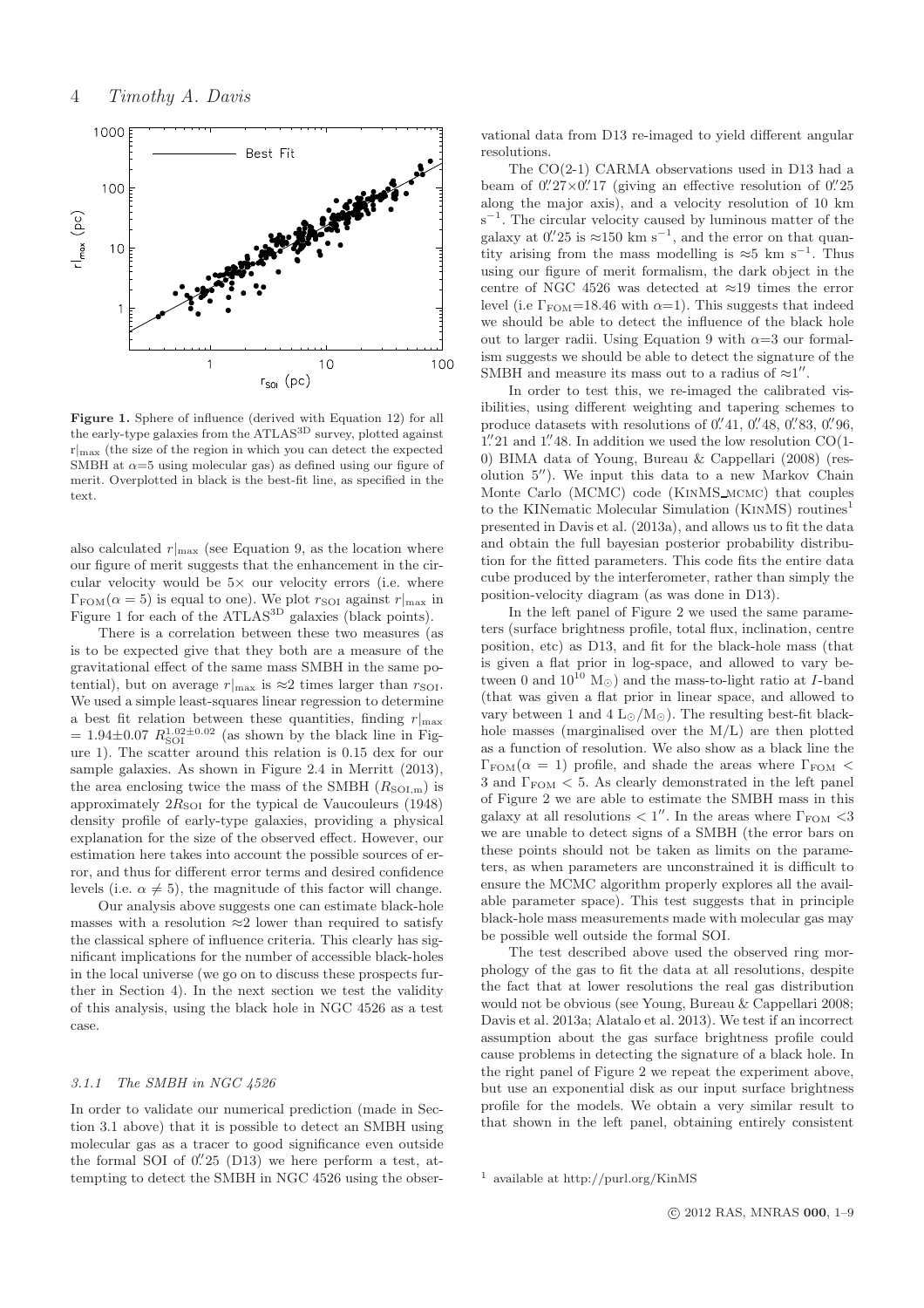

Figure 2. Mass estimates (with formal  $3\sigma$  error bars) for the massive dark object in NGC 4526, plotted as a function of the resolution of the observational data used. The points at  $\langle 2'' \rangle$  are the NGC 4526 CO(2-1) data from CARMA (as presented in D13) imaged to produce different resolutions, while the point at 5′′ is the BIMA data of Young, Bureau & Cappellari (2008). Black hole mass estimates are made with the KINMS\_MCMC code and the best fits and errors are determined here from  $10^5$  trials. Error bars for the low resolution points should not be thought of as representative of the full range of allowed solutions. Also plotted is  $\Gamma_{\text{FOM}}(\alpha=1)$  (black line) as a function of resolution for this galaxy. The area with  $\Gamma_{\text{FOM}} < 3$  (where we do not expect to be able to detect the black holes influence) is shaded dark grey, and the area with  $\Gamma_{\text{FOM}}$  < 5 is shaded a lighter grey. In the left panel we use a surface brightness profile model with 3 rings, as revealed by the high resolution interferometric imaging. In the right panel we assume this information is not available and fit an exponential disk model for this object (as determined from very low resolution data in Davis et al. 2013a).

results for the higher resolution points. We however fail to detect the SMBH at a resolution of 0.'96. We thus recommend using  $\Gamma_{\text{FOM}}(\alpha=5)$  as a conservative threshold to aim for when planning black-hole mass measurements, to ensure a good detection even without a priori knowledge of the gas distribution.

As discussed above, the FOM analysis presented in this paper only holds in cases like NGC 4526, where the molecular gas appears to be in dynamically cold thin disks/rings, and only circular motions are important. Lower resolution observations suggest that such dynamically cold disks are common in molecular gas hosting ETGs and flocculent spirals (e.g. Ho et al. 2002; Davis et al. 2013a), but galaxies with stronger spiral patterns may have contributions from non-circular streaming motions (e.g. Haan et al. 2009). Having a higher angular resolution than suggested by our  $\Gamma_{\text{FOM}}(\alpha=5)$  criteria is sensible in cases where one expects non-circular/streaming motions or disk warps to be significant, as having many resolution elements within a source makes it easier to identify and model such phenomena.

#### 3.2 Minimum channel sizes

(Sub-)millimetre interferometers have an advantage over typical optical spectroscopy, in that it is possible to routinely obtain very high spectral resolution  $(<1 \text{ km s}^{-1})$  observations. In principle, simply observing a potential SMBH host galaxy at very high spectral resolution would allow the detection of an SMBH even very far out in the molecular disk. In practice however, the accuracy with which you can create the mass model for the luminous matter in your system (and the possible presence of streaming or non-circular motions in the gas) limits the minimum desirable spectral resolution.

Equation 11 and Figure 3 show clearly that one cannot simply decrease the channel width to arbitrarily small values to increase the accuracy of your SMBH measurement. The smallest SMBH mass you can measure begins to asymptote when ones channel width becomes equivalent to the size of these errors in the mass model (and any additional error terms). Thus, for example, for the NGC 4526 case discussed above little can be gained by decreasing the channel width below  $\approx 5$  km s<sup>-1</sup>.

#### 3.3 Mass profile

As shown in Equation 4, two galaxy properties enter the equation for our figure of merit, the black-hole mass itself, and the circular velocity due to luminous matter at the desired angular resolution. This latter parameter will be different in galaxies that have a different mass profile (e.g. a core or cusp), even if the galaxy itself hosts the same mass black-hole.

Figures 4 and 5 show the importance that the mass profile of the galaxy plays in setting the limiting SMBH mass one can detect. Figure 4 shows the minimum mass SMBH one can detect (at  $\alpha=5$ ) as a function of the circular velocity at 20pc (0.'25 in this example - applicable for Virgo cluster objects). It is clear that it will be possible to detect a smaller SMBH if the circular velocity at the telescope resolution is low.

In Figure 5 we show an observational example, using the ATLAS<sup>3D</sup> galaxies (as in Figure 1). We here plot  $R_{\Gamma(\alpha=5)>1}$ , the expected size of the region in which you can detect the signature of a SMBH (that lies on the  $M_{BH}$ - $\sigma$  relation) at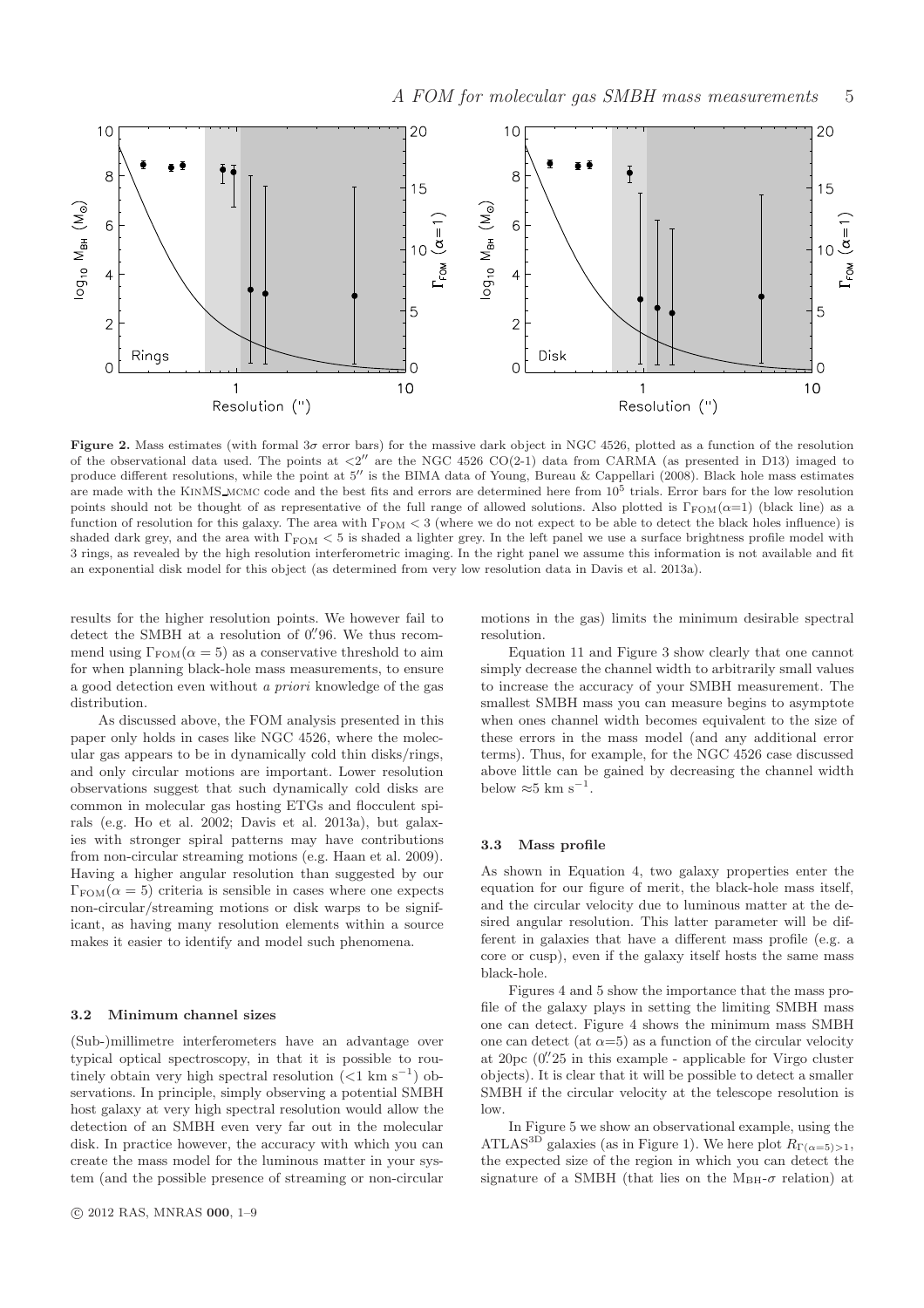

Figure 3. Minimum SMBH mass detectable (at  $\alpha=5$ ) as a function of the channel width using in the observations (assuming the observational parameters are as for NGC 4526; see Section 3.1.1 and legend).



Figure 4. Minimum SMBH mass detectable (at  $\alpha=5$ ) as a function of the galaxy circular velocity (caused by luminous matter) at the beam size using in the observations (assuming the observational parameters are as for NGC 4526; see Section 3.1.1 and legend).

 $\alpha=5$  as defined in Section 3.1, plotted against the slope of the inner light profile of these objects  $\gamma'$  (as measured in Krajnovic et al. 2013). Objects with cores are shown as grey open circles, objects with power law cusps as crosses, and intermediate objects as open triangles. The real galaxies show significant scatter, but the mean values for the 3 classes (shown as solid points with error bars) show a negative correlation.

We also overplot a theoretical line, derived using Equation 9 using average values of the parameters for the ATLAS<sup>3D</sup> sample (a black hole mass of  $7.5\times10^7$ M<sub>☉</sub>, a distance of 23 Mpc). We estimate the mean  $V_{gal}$  as a function of  $\gamma$ ' from the ATLAS<sup>3D</sup> data, and set the other parameters to the same values as used in Figures 3. We show the resulting prediction as a dashed line, and find that it does a reasonable job of reproducing the mean trend.



**Figure 5.** The ATLAS<sup>3D</sup> galaxies are plotted in the  $R_{\Gamma(\alpha=5)>1}$ (the size of the region in which you can detect the expected SMBH at  $\alpha=5$ ) versus slope of the potential  $\gamma'$  (defined as the logarithmic derivative of the light profile at a radius of  $0''$ 1) plane. Objects with cores are shown as grey open circles, objects with power law cusps as crosses, and intermediate objects as open triangles, and the mean value for each class is shown as a black point (with error bars equal to the standard deviation of the points). Black-hole masses have been estimated assuming these objects lies on the elliptical galaxy  $M_{BH}$ -σ relation, and  $\gamma'$  is taken from Krajnovic et al. (2013). The dashed line shows the relation expected for average galaxy parameters, as explained in the text.

Overall we conclude that it is significantly easier to detect a given size SMBH if the galaxy potential is shallow (e.g objects with cores) than if it is steep (e.g. objects with power law or cuspy profiles). Stellar black hole mass measurements are often easier in cuspy objects (as long as an unresolved nuclear star-cluster is not present) due to the greater concentration of tracer stars in the inner regions, highlighting the complementarity of these methods.

#### 4 DISCUSSION

If using molecular gas as a tracer is to be a useful addition to the toolkit of techniques to estimate black-hole masses then it must be able to access a new area of parameter space, or have substantially lower errors than previous methods. The later is difficult, as although the formal errors involved in this technique are small, many of the major systematic errors that dog other studies (e.g. in distances, inclinations etc) are still present, and likely dominate the total error budget. In this section we turn to demonstrating which areas of parameter space this technique can help explore.

The obvious area of applicability for this technique is determining the variation of the  $M<sub>BH</sub>$  - galaxy relations with Hubble type. Almost all spiral galaxies have molecular gas (e.g. Young et al. 1995), and ≈22% of ETGs have  $\gtrsim 10^7$  $M_{\odot}$  of H<sub>2</sub> (Combes, Young & Bureau 2007; Welch, Sage & Young 2010; Young et al. 2011). Not all these objects will have suitable molecular gas distributions, so the volume accessible with this technique needs to be large enough to allow us to obtain statistical samples.

In Figure 6 we show the minimum black hole mass de-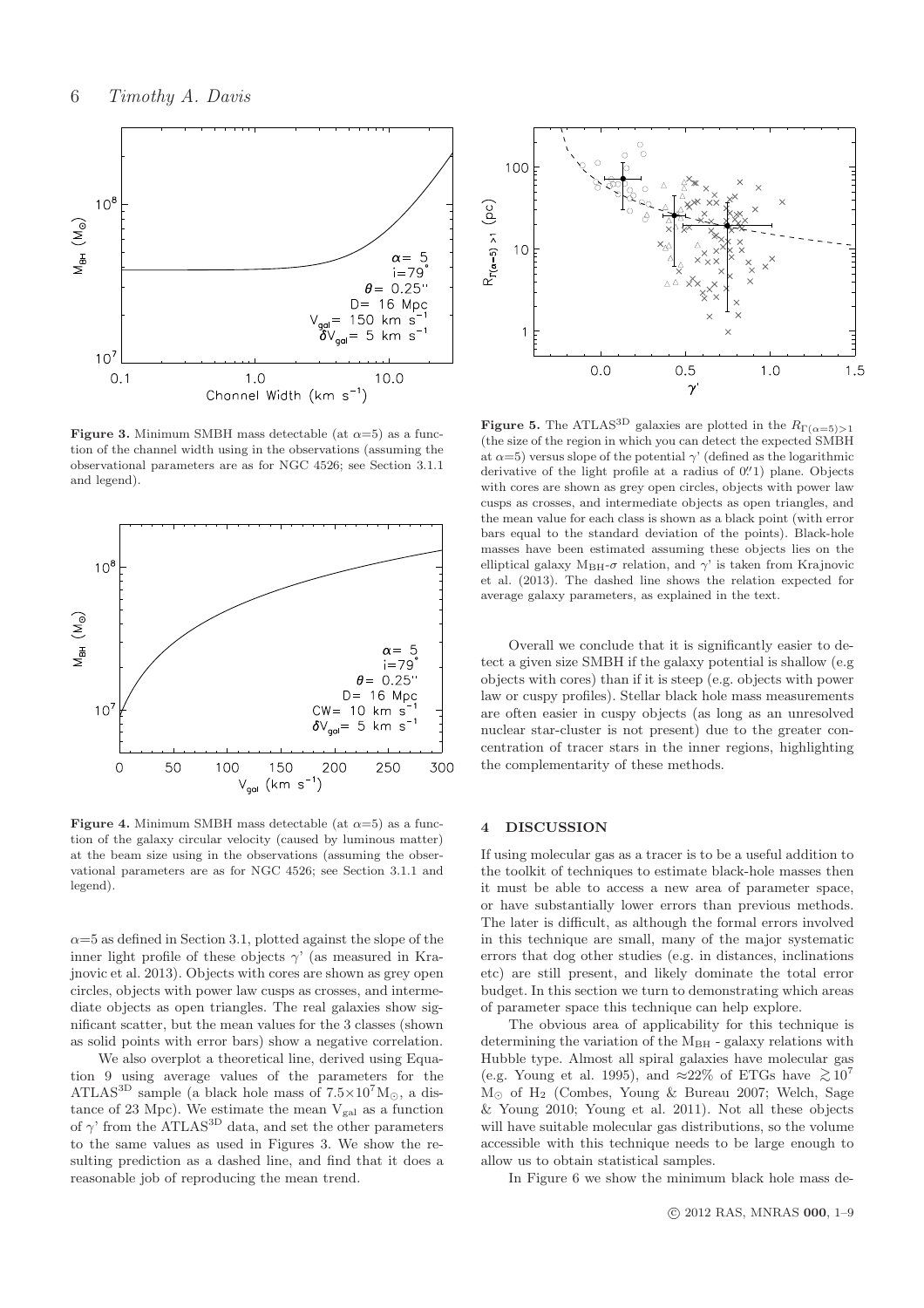

**Figure 6.** Minimum SMBH mass detectable (at  $\alpha=5$ ) as a function of luminosity distance by CARMA (highest angular resolution at 230 GHz of 0.  $\!\!$  0.  $\!\!$  18), in galaxies with V<sub>gal</sub>=100 $\pm$ 5 km s<sup>-1</sup> and with a channel width of 10 km s−<sup>1</sup> . Dashed lines (as indicated in the legend) show the limits reachable for galaxies at different inclinations. The grey solid points in both plots are the galaxies on which the  $M-\sigma$  relation is currently based (from the catalogue of McConnell & Ma 2013), and the grey triangles are the SMBH mass upper limits from Beifiori et al. (2009).



Figure 7. As Figure 6 but showing the limits reachable by full ALMA at CO(3-2) (highest angular resolution at 345 GHz of 11 mas). Using higher frequency bands will further reduce the minimum detectable SMBH mass. We also show as shaded contours the distribution of galaxies with measured velocity dispersions from the SDSS DR7 database (Abazajian et al. 2009), with  $M_{\rm BH}$ estimated from the  $M_{BH}$ - $\sigma$  relation.

tectable using this technique (at  $\alpha=5$ ) as a function of distance, in a galaxy with  $V_{gal} = 100 \pm 5$  km s<sup>-1</sup>, using observations with 10  $km s^{-1}$ channels and a resolution of 0".<sup>18</sup> (the highest available with the CARMA telescope). Also shown for reference are the galaxies with known black hole masses from the catalogue of McConnell  $\&$  Ma (2013), and the SMBH mass upper limits from Beifiori et al. (2009). Approximately 80% of the known objects could have their SMBH mass remeasured using this technique, and a similar fraction of the upper limits could be tested assuming all these objects had suitable molecular gas distributions. In reality galaxies with black hole masses estimated through stellar dynamics have usually been selected to ensure they do not have cold gas and dust, but this example simply shows the range of possible measurements with respect to the current state of the field.

Figure 7 shows the same as Figure 6, but this time assuming the capabilities of full ALMA (a resolution of 0.'011 at 345 GHz). When observing with ALMA essentially all the galaxies with known black-holes could in principle be re-observed. In addition we overplot in grey the distribution of all galaxies with central velocity dispersions listed in the Sloan Digital Sky Survey (SDSS) Data Release 7 catalogue (Abazajian et al. 2009), estimating their black hole masses with the best fitting  $M_{BH}$ - $\sigma$  relation for all galaxy types from McConnell & Ma (2013). Using ALMA, over  $3.5 \times 10^5$ of these objects ( $\approx 45\%$  of the total) could in principle have their black-hole masses measured with  $\alpha > 5$ . If higher observing frequencies and/or smaller channel sizes (combined with more accurate mass models) are used then this number would increase still further. Even if only a small percentage of accessible galaxies have suitable molecular gas distributions, this technique has the potential to substantially increase the number of measured SMBH masses. We also highlight that (because of the behaviour of the angular diameter distance with redshift) with sufficiency sensitivity one could in principle measure the mass of a  $\gtrsim 4 \times 10^8$  M<sub>☉</sub> black hole (with an inclination  $>30^{\circ}$ ) at any redshift.

The above sections have shown that the molecular gas technique has great promise, however many challenges remain. The first of these hurdles is efficient target selection. In order to identify good targets one needs to determine that they have i) sufficient surface brightness in molecular gas to enable high resolution mapping ii) that the gas extends inwards near enough to the SMBH to make a measurement feasible iii) that the gas is kinematically relaxed and dynamically cold and iv) that it is possible to make a mass model of the luminous matter in the system at the required resolution.

The first of these criteria means that one must select targets from existing single dish/low resolution interferometric surveys in order to estimate the molecular gas surface brightness (or conduct additional observations of likely target objects selected using other criteria). The second and third criteria are hard to fulfil. Previous ionised gas surveys have found that selecting objects with regular, circular dust lanes that extend all the way to the galaxy centre can increase success rates for black hole mass measurements (Ho et al. 2002), but if this holds in the same way for molecular gas has yet to be determined. The fourth point limits possible targets to those in which Hubble Space Telescope (or adaptive optics assisted infrared) imaging exists. In the future James Webb Space Telescope or very large ground based telescope data will be required to enable us to make mass models for objects further out in the universe.

The final major challenge is dealing with non-circular motions that may be present in the molecular gas. This problem is present for all gaseous tracers, and the solutions developed for ionised gas measurements can also be used (e.g. Neumayer et al. 2007). Observing objects at intermediate inclinations would help ensure such non-circular motions can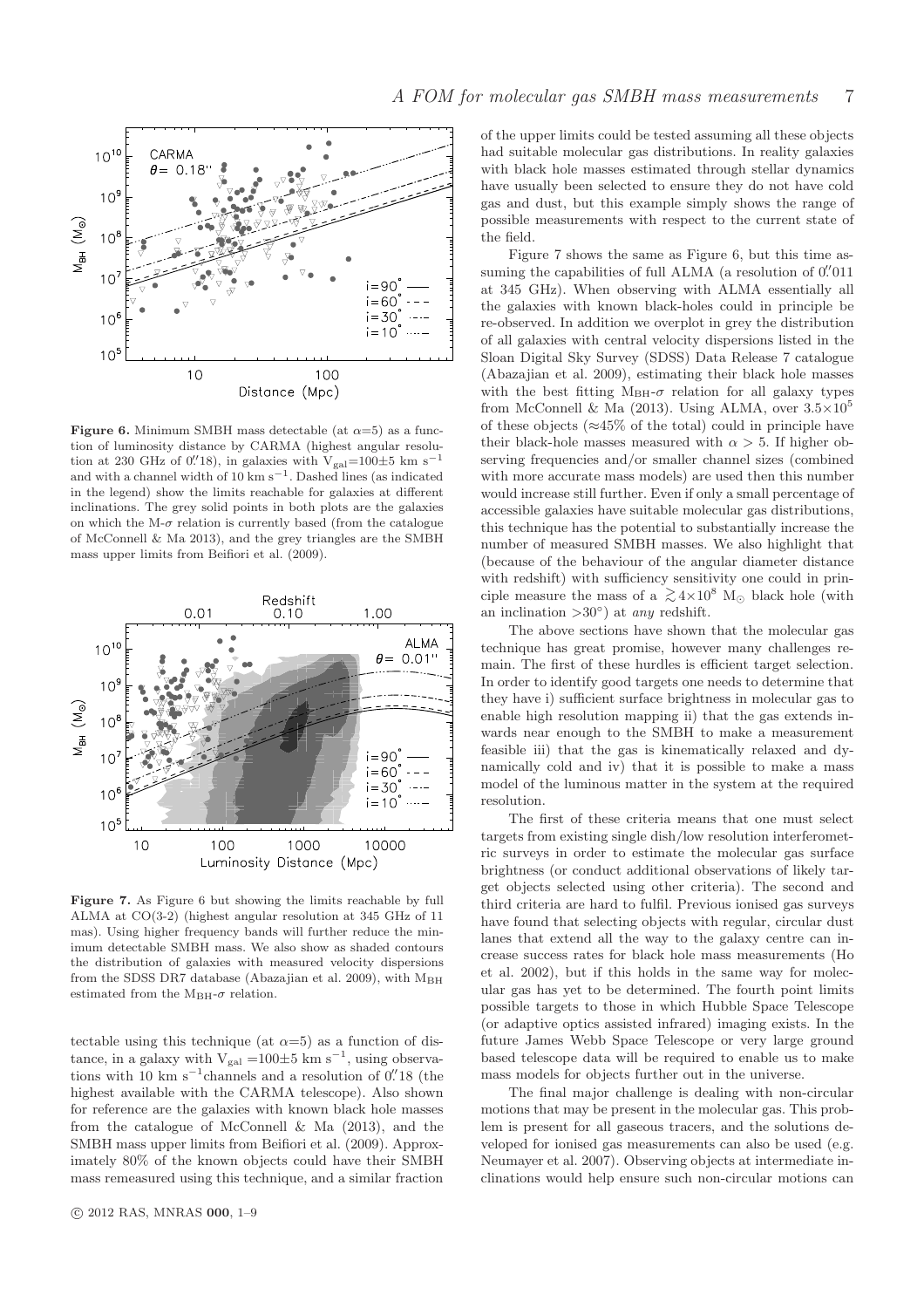be identified, and provide sufficient information to constrain their effect and constrain extra degrees of freedom in the black hole mass fitting process.

#### 5 CONCLUSIONS

In this work we have considered the strengths of using molecular gas kinematics to estimate black hole masses. We defined a figure of merit that will be useful in defining future observational campaigns, and discussed its implications. We showed that one can estimate black-hole masses even using data that only resolves scales  $\approx$ 2 times the formal black hole sphere of influence, and confirm this be reanalysing lower resolution observations of the molecular gas around the black hole in NGC 4526. We also discussed the effect that velocity resolution and the depth of the galaxies potential have on the ability to estimate black hole masses.

The next generation of very large optical telescopes (e.g. E-ELT, TMT, GMT) will, in principle, be able to reach reasonably similar angular resolutions to ALMA at 345 GHz (and thus explore similar areas of the black hole parameter space; Do et al. 2014). Once these large optical/infrared telescopes come online and ALMA has reached its full capabilities we will have an opportunity to enter a golden era in black-hole research, where we will be able to constrain the growth history of black holes, and thus their role in regulating galaxy formation.

Acknowledgments The author thanks M. Bureau, E. Emsellem, R. van den Bosch and M. Sarzi for useful discussions, and the referee for suggestions that improved the paper. TAD also acknowledges the support provided by an ESO fellowship. The research leading to these results has received funding from the European Community's Seventh Framework Programme (/FP7/2007-2013/) under grant agreement No 229517.

Funding for the SDSS and SDSS-II has been provided by the Alfred P. Sloan Foundation, the Participating Institutions, the National Science Foundation, the U.S. Department of Energy, the National Aeronautics and Space Administration, the Japanese Monbukagakusho, the Max Planck Society, and the Higher Education Funding Council for England. The SDSS Web Site is http://www.sdss.org/. The SDSS is managed by the Astrophysical Research Consortium for the Participating Institutions. The Participating Institutions are the American Museum of Natural History, Astrophysical Institute Potsdam, University of Basel, University of Cambridge, Case Western Reserve University, University of Chicago, Drexel University, Fermilab, the Institute for Advanced Study, the Japan Participation Group, Johns Hopkins University, the Joint Institute for Nuclear Astrophysics, the Kavli Institute for Particle Astrophysics and Cosmology, the Korean Scientist Group, the Chinese Academy of Sciences (LAMOST), Los Alamos National Laboratory, the Max-Planck-Institute for Astronomy (MPIA), the Max-Planck-Institute for Astrophysics (MPA), New Mexico State University, Ohio State University, University of Pittsburgh, University of Portsmouth, Princeton University, the United States Naval Observatory, and the University of Washington.

This paper has been typeset from a T<sub>EX</sub>/ L<sup>AT</sup>EX file prepared by the author.

#### **REFERENCES**

- Abazajian K. N. et al., 2009, The Astrophysical Journal Supplement, 182, 543
- Alatalo K. et al., 2011, The Astrophysical Journal, 735, 88 Alatalo K. et al., 2013, Monthly Notices of the Royal Astronomical Society, 432, 1796
- Barth A. J., Sarzi M., Rix H.-W., Ho L. C., Filippenko A. V., Sargent W. L. W., 2001, The Astrophysical Journal, 555, 685
- Batcheldor D., 2010, The Astrophysical Journal Letters, 711, L108
- Beifiori A., Sarzi M., Corsini E. M., Dalla Bontà E., Pizzella A., Coccato L., Bertola F., 2009, The Astrophysical Journal, 692, 856
- Cappellari M. et al., 2011, Monthly Notices of the Royal Astronomical Society, 413, 813
- Cappellari M. et al., 2010, in HUNTING FOR THE DARK: THE HIDDEN SIDE OF GALAXY FORMA-TION. Edited by Victor P. Debattista and Cristina C. Popescu AIP Conference Proceedings, University of Oxford, UK, pp. 211–214
- Combes F., Young L. M., Bureau M., 2007, Monthly Notices of the Royal Astronomical Society, 377, 1795
- Davis T. A. et al., 2013a, Monthly Notices of the Royal Astronomical Society, 429, 534
- Davis T. A., Bureau M., Cappellari M., Sarzi M., Blitz L., 2013b, Nature, 494, 328
- de Vaucouleurs G., 1948, Annales d'Astrophysique, 11, 247 Do T. et al., 2014, arXiv, 7988
- Dressler A., Richstone D. O., 1988, Astrophysical Journal, 324, 701
- Ferrarese L., Ford H., 2005, Space Science Reviews, 116, 523
- Ferrarese L., Ford H. C., Jaffe W., 1996, Astrophysical Journal v.470, 470, 444
- Ferrarese L., Merritt D., 2000, The Astrophysical Journal, 539, L9
- Gebhardt K. et al., 2000, The Astrophysical Journal, 539, L13
- Gebhardt K. et al., 2003, arXiv, 583, 92
- Graham A. W., Erwin P., Caon N., Trujillo I., 2001, The Astrophysical Journal, 563, L11
- Greenhill L. J., Moran J. M., Herrnstein J. R., 1997, The Astrophysical Journal, 481, L23
- Gültekin K. et al., 2009, The Astrophysical Journal, 698, 198
- Haan S., Schinnerer E., Emsellem E., Garcia-Burillo S., Combes F., Mundell C. G., Rix H.-W., 2009, The Astrophysical Journal, 692, 1623
- Ho L. C., Sarzi M., Rix H.-W., Shields J. C., Rudnick G., Filippenko A. V., Barth A. J., 2002, The Publications of the Astronomical Society of the Pacific, 114, 137
- King A., 2003, The Astrophysical Journal, 596, L27
- Kormendy J., 1988, Astrophysical Journal, 325, 128
- Kormendy J., Ho L. C., 2013, Annual Review of Astronomy and Astrophysics, 51, 511